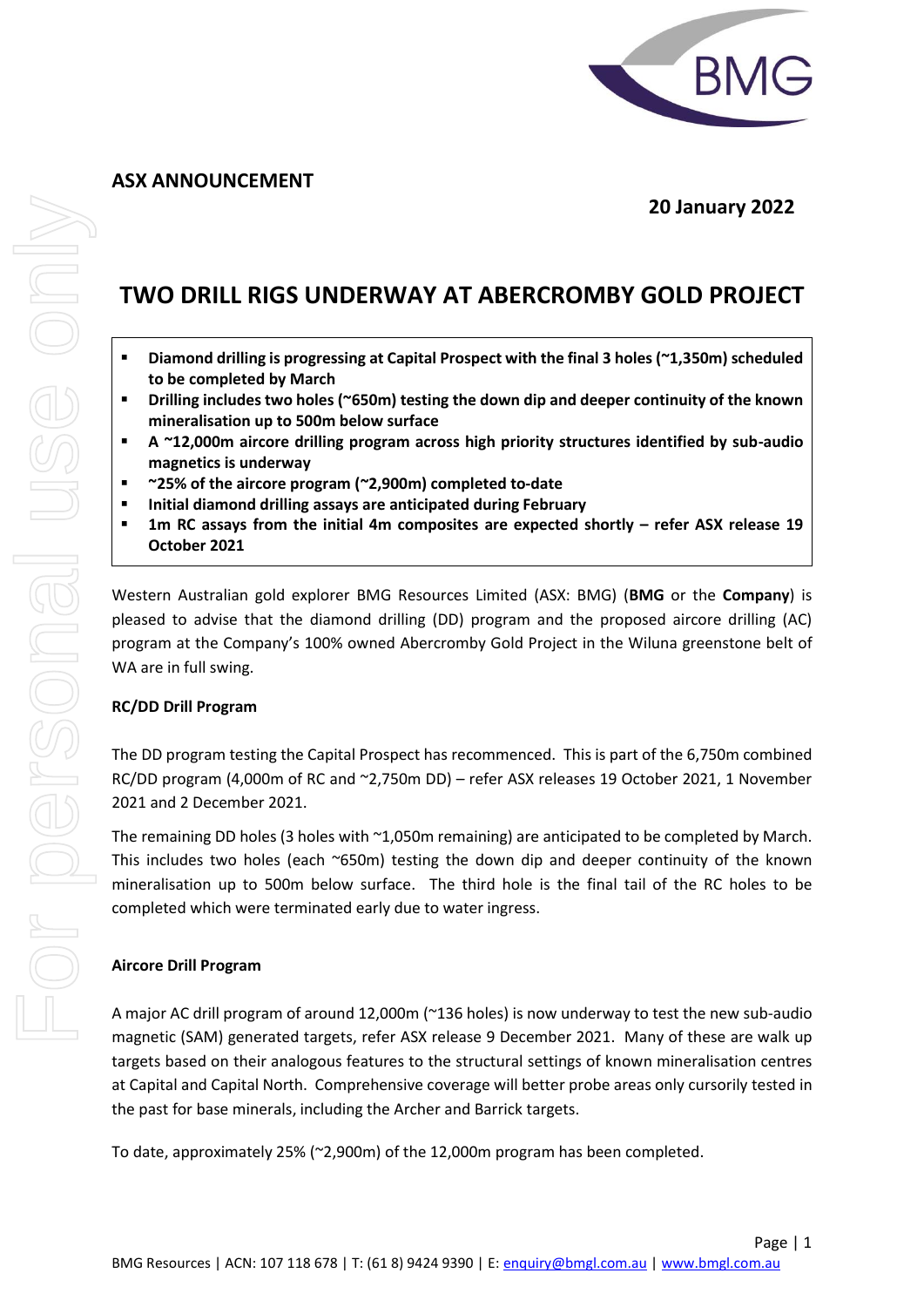



Refer to Figure 1 below for the Abercromby DD and AC program work areas.



*Figure 1 – Abercromby project area with SAM survey tilt derivative conductivity image showing planned aircore lines*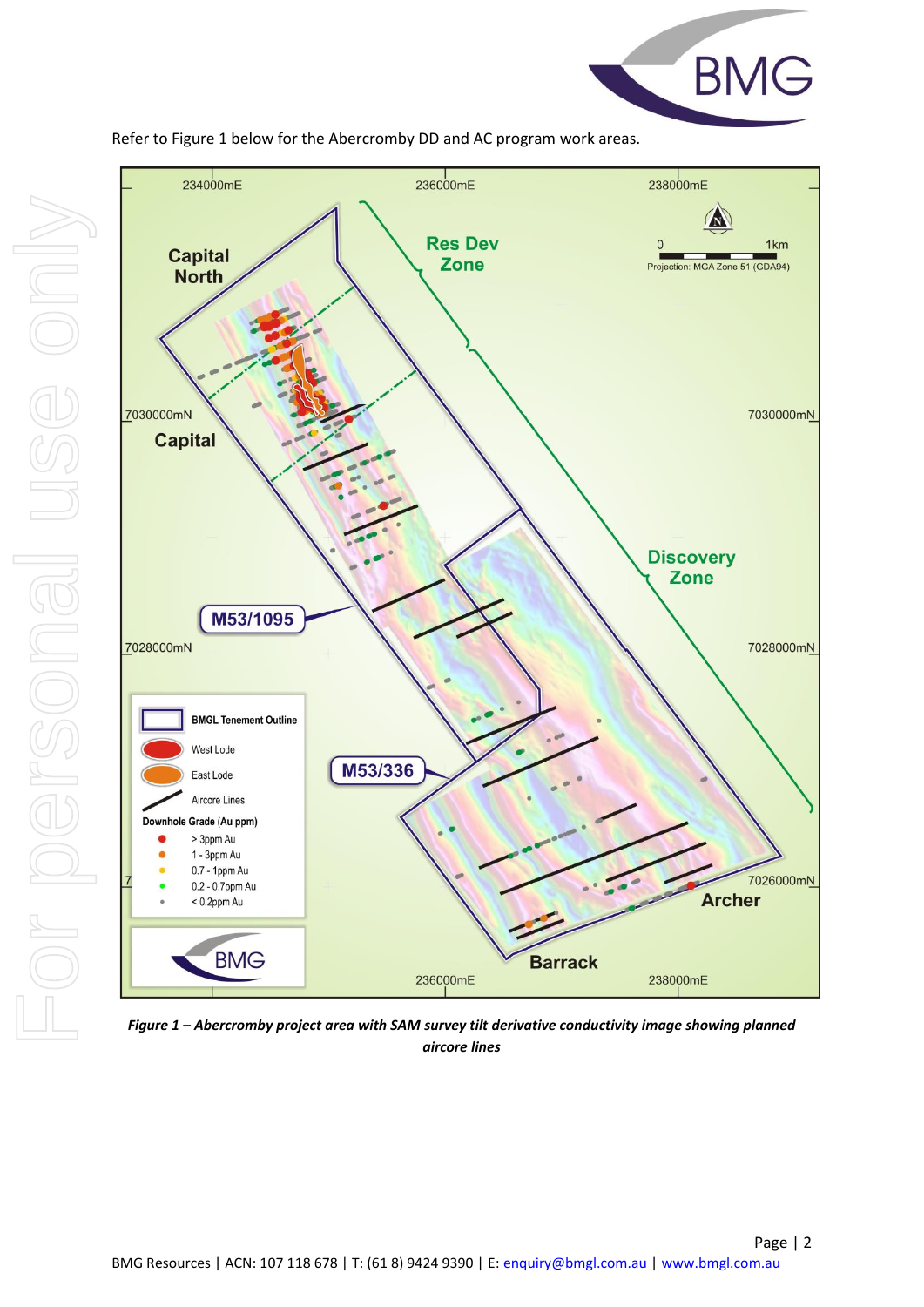

Assays from the DD and AC programs are not yet available, with extended turnaround times currently being experienced across the exploration sector. The Company expects initial DD assays during February, and then the balance of the DD results and the AC results to flow over the following months.

The 1m assays from the RC program are expected shortly – refer to ASX release of 19 October 2021 for reporting of the 4m composites.

BMG Resources Managing Director Bruce McCracken said:

*"Whilst we, like many of our peers, will have to patiently await the full results of these two programs, we are very pleased to have hit the ground running in 2022 and put our best foot forward for both prospective results and turnaround times for the results of these activities.*

*"This year is shaping up to be another prospective one for precious metals explorers and BMG is pleased to be in the right jurisdiction and at the right time, to capitalise on our core assets."*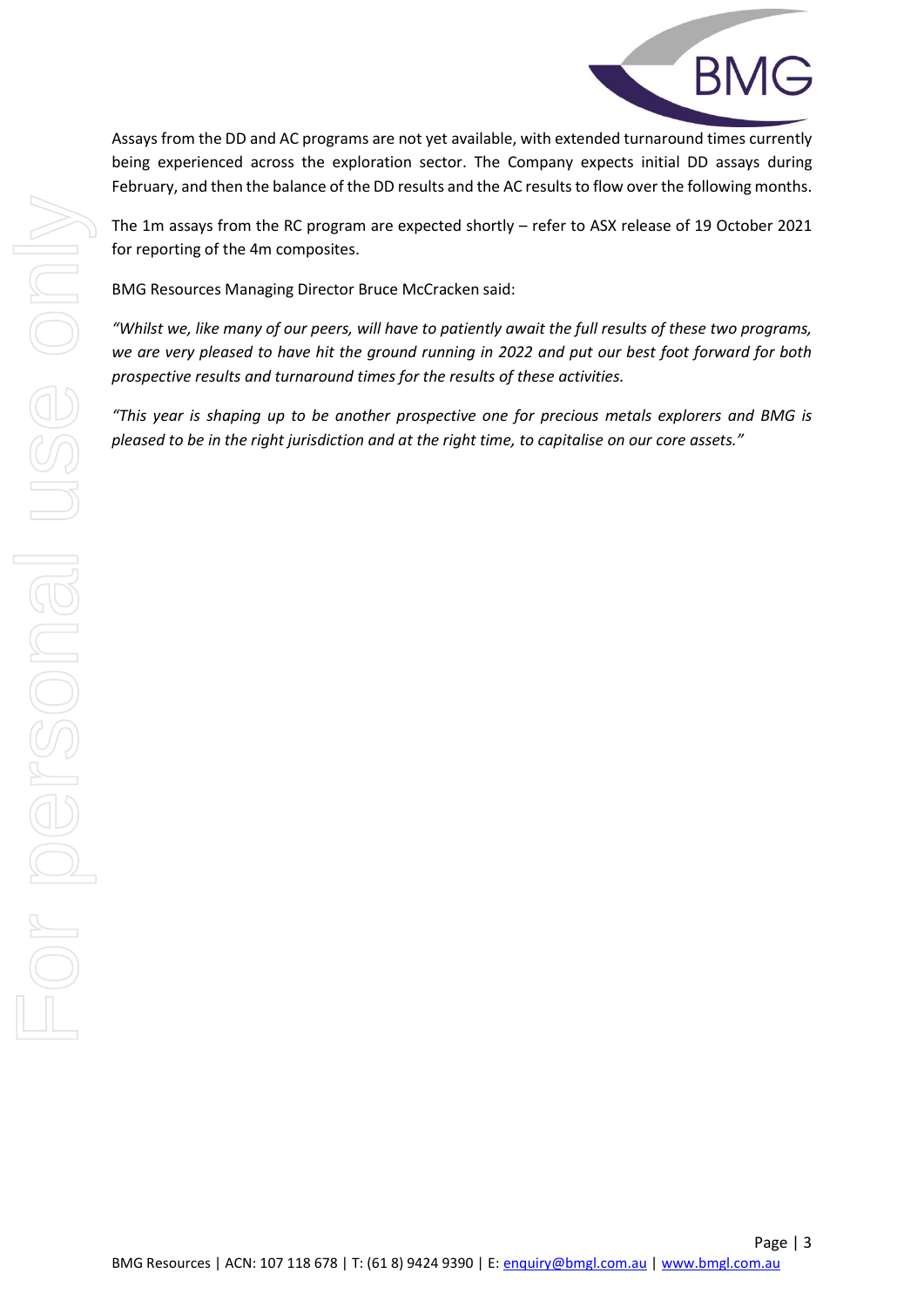

# **About the Abercromby Project:**

The Abercromby Project is located on the Wiluna Greenstone Belt, one of Western Australia's most significant gold-producing regions with a gold endowment of +40Moz Au – second only to Kalgoorlie globally in terms of historic production.

The geology at Abercromby is very favourable for gold mineralisation, with historic drilling at Abercromby having intersected multiple thick intervals of high-grade gold mineralisation to confirm the presence of a large high-grade gold system.

BMG holds 100% of Abercromby, which comprises the gold and other mineral rights (ex-uranium) of two granted mining leases (M53/1095 and M53/336).



*Figure 2 – Map showing the regional location of the Abercromby Gold Project with other major gold projects in the region also highlighted.*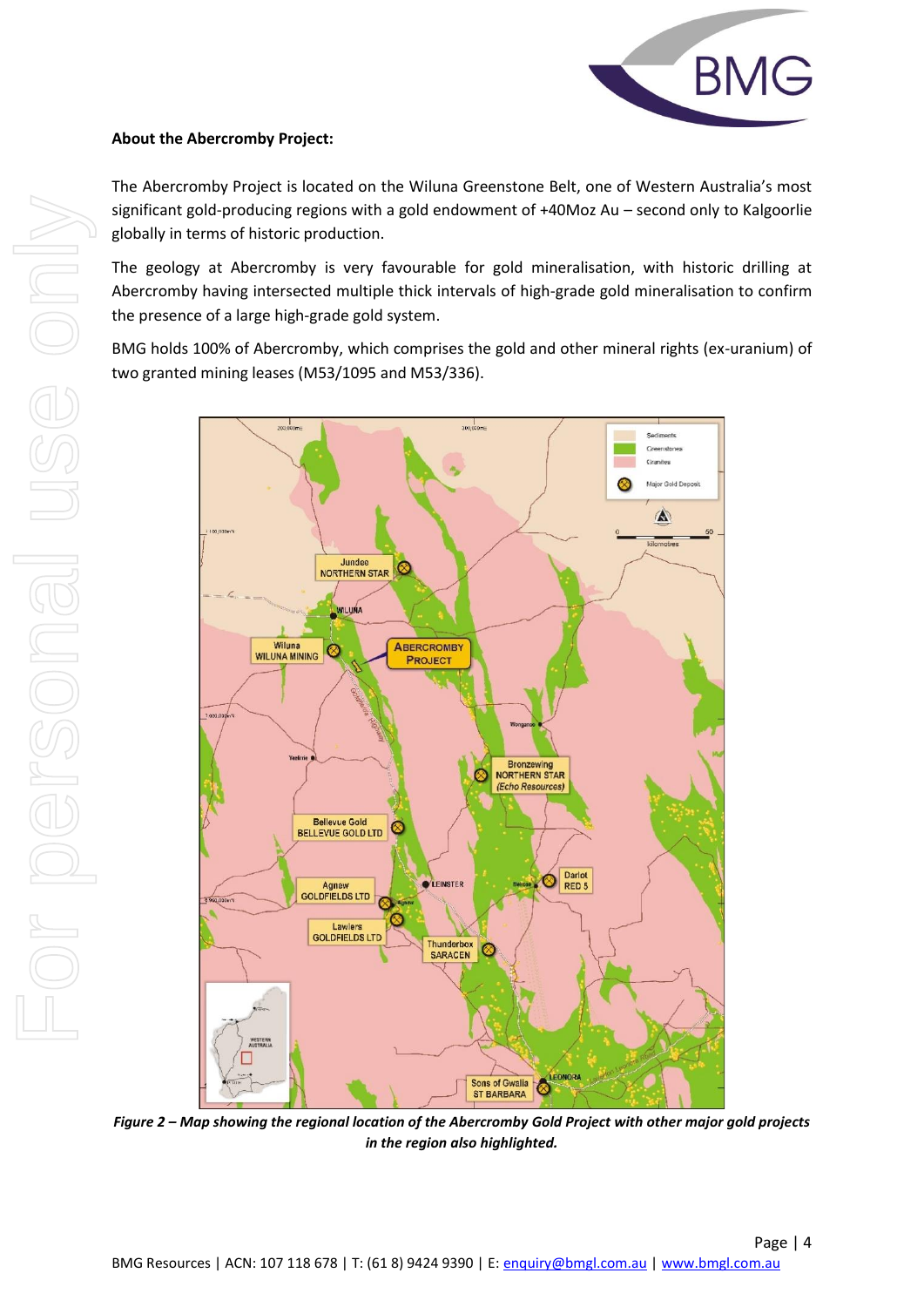

This announcement has been authorised for release by Bruce McCracken, Managing Director of BMG Resources Limited.

### **\*\*\*ENDS\*\*\***

**For further information, shareholders and media please contact:**

**Bruce McCracken, Managing Director** BMG Resources Limited Phone: +61 8 9424 9390 Email: [enquiry@bmgl.com.au](mailto:enquiry@bmgl.com.au)

**Fraser Beattie** Media and investor relations Cannings Purple Phone: **+**61 421 505 557 Email: [fbeattie@canningspurple.com.au](mailto:fbeattie@canningspurple.com.au)